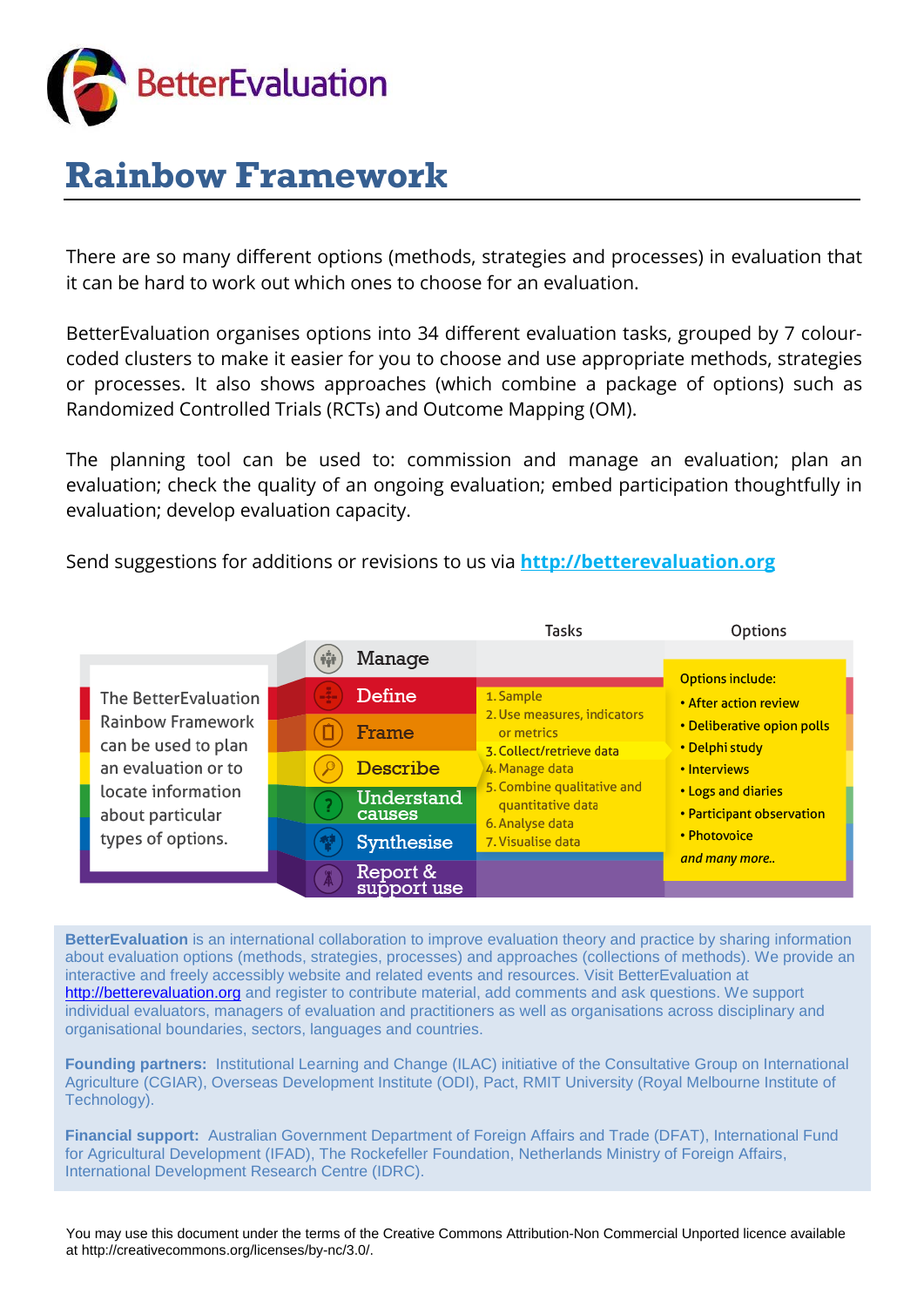# **1.MANAGE an evaluation or evaluation system**

Manage an evaluation (or a series of evaluations), including deciding who will conduct the evaluation and who will make decisions about it.

# **Understand and engage stakeholders**

*Who needs to be involved in the evaluation? How can they be identified and engaged?*

# *Understand stakeholders:*

- 1. Community scoping
- 2. Stakeholder mapping and analysis

## *Engage stakeholders:*

- 3. Community fairs
- 4. Fishbowl technique
- 5. Formal meeting processes
- 6. Informal meeting processes

# **Establish decision making processes**

*Who will have the authority to make what type of decisions about the evaluation? Who will provide advice or make recommendations about the evaluation? What processes will be used for making decisions?*

#### *Types of structures:*

- 1. Advisory group
- 2. Citizen juries
- 3. Steering group

#### *Ways of making decisions:* 8. Consensus decision making

- 
- 9. Hierarchical decision making
- 10. Majority decision making

# *Ways of exploring issues:*

- 4. Formal meeting processes
- 5. Informal meeting processes
- 6. Round robin
- 7. Six Hats Thinking for exploring decision making

## *Approaches:*

• Participatory evaluation

# **Decide who will conduct the evaluation**

*Who will actually undertake the evaluation?* 

- 1. Community
- 2. Expert review
- 3. External consultant
- 4. Hybrid internal and external

## *Approaches:*

- Horizontal evaluation
- Positive deviance
- Participatory evaluation
- 5. Internal staff
- 6. Learning alliances
- 7. Peer review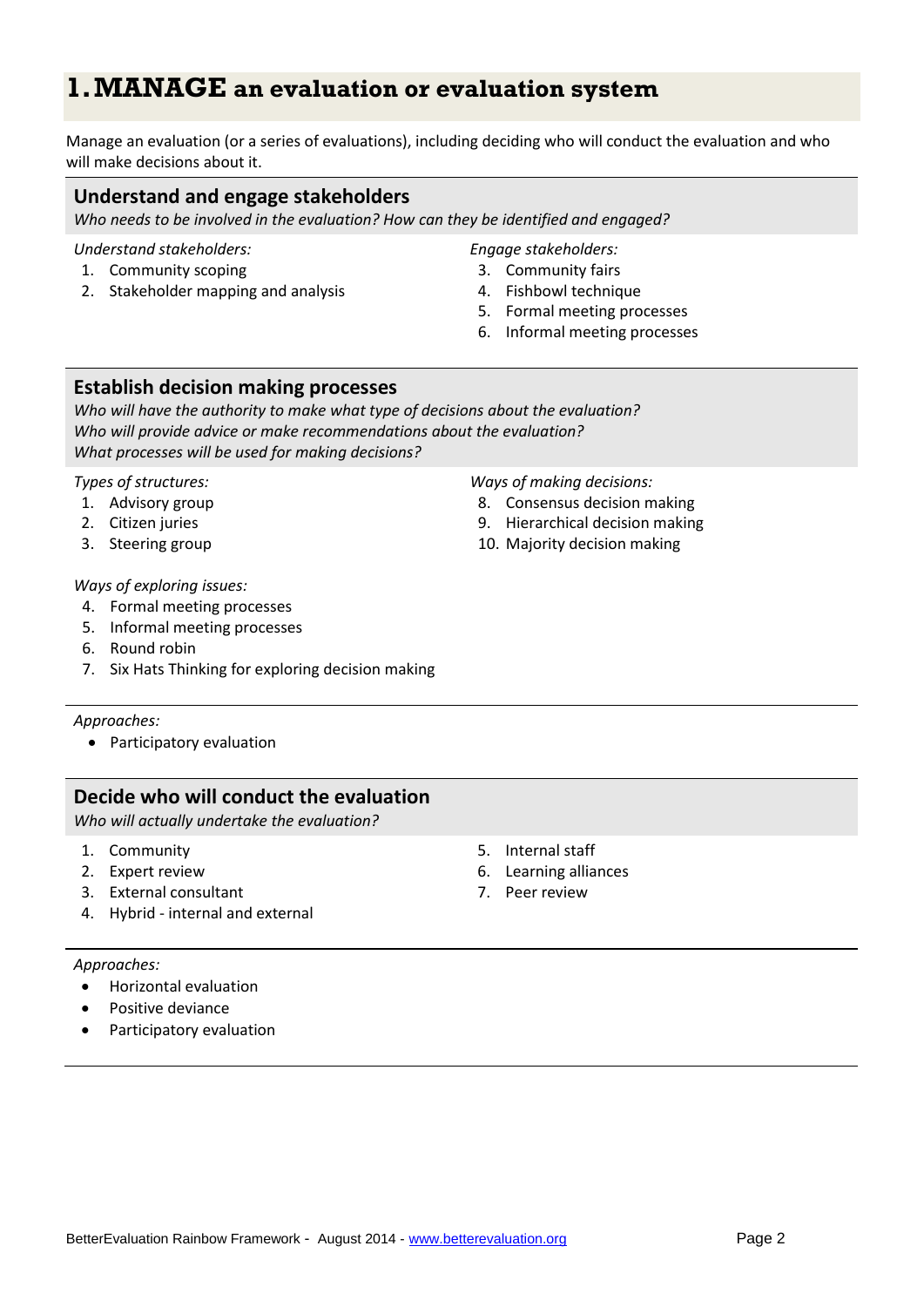# **Determine and secure resources**

*What resources (time, money, and expertise) will be needed for the evaluation and how can they be obtained? Consider both internal (e.g. staff time) and external (e.g. previous participants' time) resources*

*Determine resources needed*

- 1. Evaluation budget matrix
- 2. Evaluation costing
- 3. Resources stocktake

*Secure resources needed*

- 4. Designated staff time
- 5. Grant funding
- 6. Institutionalised budget allocation
- 7. Leveraging partnerships
- 8. Strategies to reduce costs

# **Define ethical and quality evaluation standards**

*What will be considered a high quality and ethical evaluation? How should ethical issues be addressed?*

- 1. Cultural competency
- 2. Ethical guidelines
- 3. Evaluation Standards
- 4. Institutional Review Board (IRB)

# **Document management processes and agreements**

*How will the evaluation's management processes and agreements be documented?*

*Document what is needed in an evaluation:*

- 1. Expression of Interest (EoI)
- 2. Request For Proposal (RFP)
- 3. Scope of Work (SoW)
- 4. Terms Of Reference (ToR)

# **Develop planning documents for the evaluation**

*What needs to be done to design, plan and document the evaluation? What planning documents need to be created?*

- 1. Aide memoire
- 2. Evaluation framework
- 3. Evaluation plan
- 4. Evaluation work plan

# **Review evaluation (do meta-evaluation)**

*How will the evaluation itself be evaluated – including the plan, the process and report?*

- 1. Beneficiary exchange
- 2. Expert review for meta-evaluation
- 4. Individual critical reflection
- 5. Peer review for meta-evaluation

3. Group critical reflection

# **Develop evaluation capacity**

*How can the ability of individuals, groups and organisations to conduct and use evaluations be strengthened?*

- 1. Community of practice
- 2. Conferences
- 3. Coaching
- 4. Evaluation competencies
- 5. Evaluation library
- 6. Evaluation policy
- 7. Evaluation societies and associations
- 8. Learning circle

9. Mentoring

5. Gantt chart 6. Inception report

- 10. Organisational policies and procedures
- 11. Peer coaching
- 12. Peer review for meta-evaluation
- 13. Reflective practice
- 14. Supervised practice in teams
- 15. Training and formal education
- *Document how different organisations will work together:*
- 5. Contractual agreement
- 6. Memorandum of Understanding (MoU)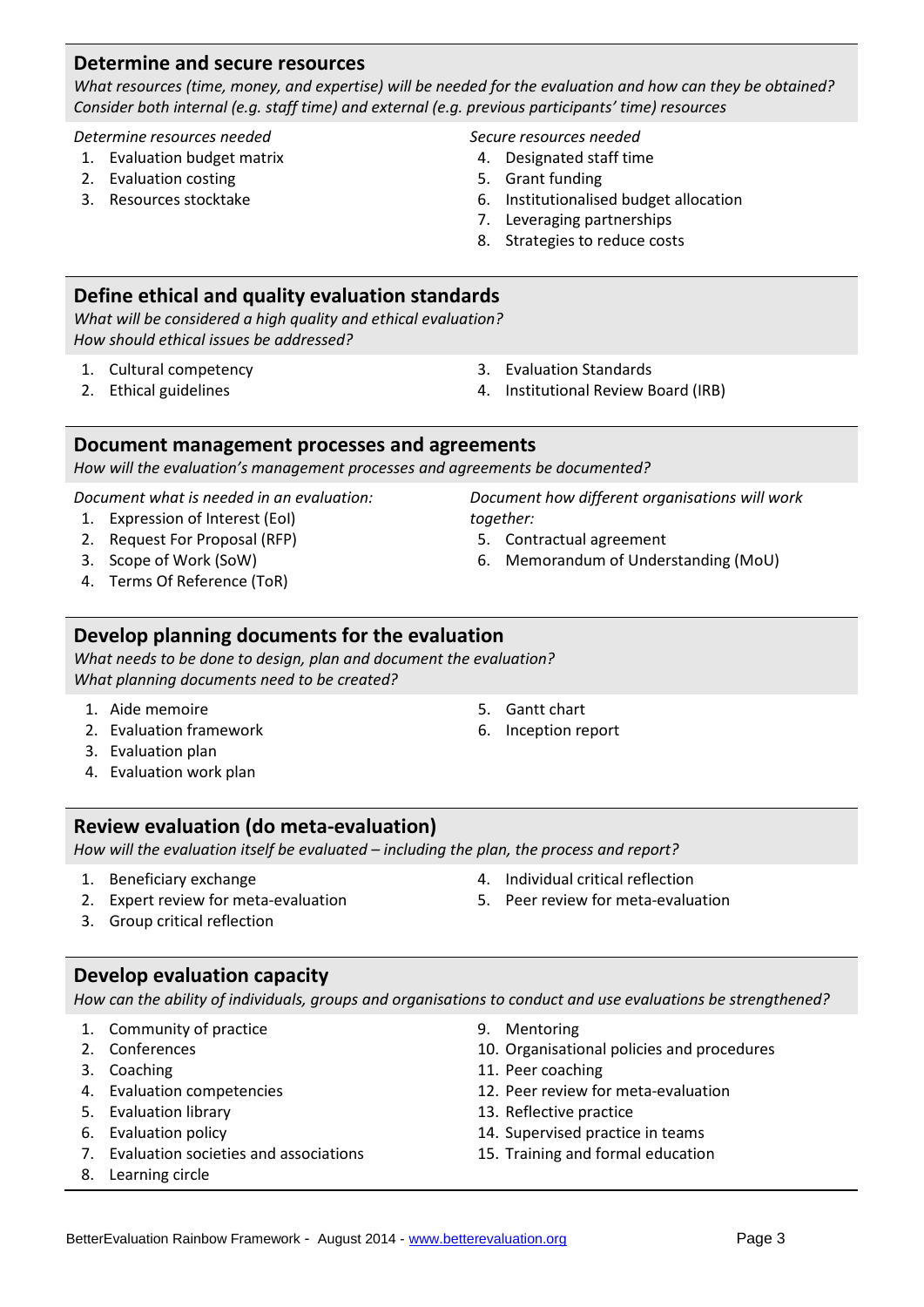# **2.DEFINE what is to be evaluated**

Develop a description (or access an existing version) of what is to be evaluated and how it is understood to work.

# **Develop initial description**

*What exactly is being evaluated?*

- 1. Existing project description
- 2. Peak experience description
- 3. Thumbnail description

## *Approaches*

• Appreciative inquiry

# **Develop programme theory / logic model**

*How is the intervention understood to work (programme theory, theory of change, logic model)?*

## *Ways of developing logic models:*

- 1. Articulating mental models
- 2. Backcasting
- 3. Five whys
- 4. Group model building
- 5. Previous research and evaluation
- 6. SWOT analysis

*Ways of representing logic models:*

- 7. Tiny Tools Results Chain
- 8. Logframe
- 9. Outcomes hierarchy
- 10. Realist matrix
- 11. Results chain

## *Approaches*

- Collaborative outcomes reporting
- Outcome mapping
- Participatory impact pathways approach
- Realist evaluation

# **Identify potential unintended results**

*What are possible unintended results (both positive and negative) that will be important to address in the evaluation?*

- 1. Key informant interviews
- 2. Negative programme theory 3. Risk assessment
- 4. Six Hats Thinking about unintended results
- 5. Unusual events reporting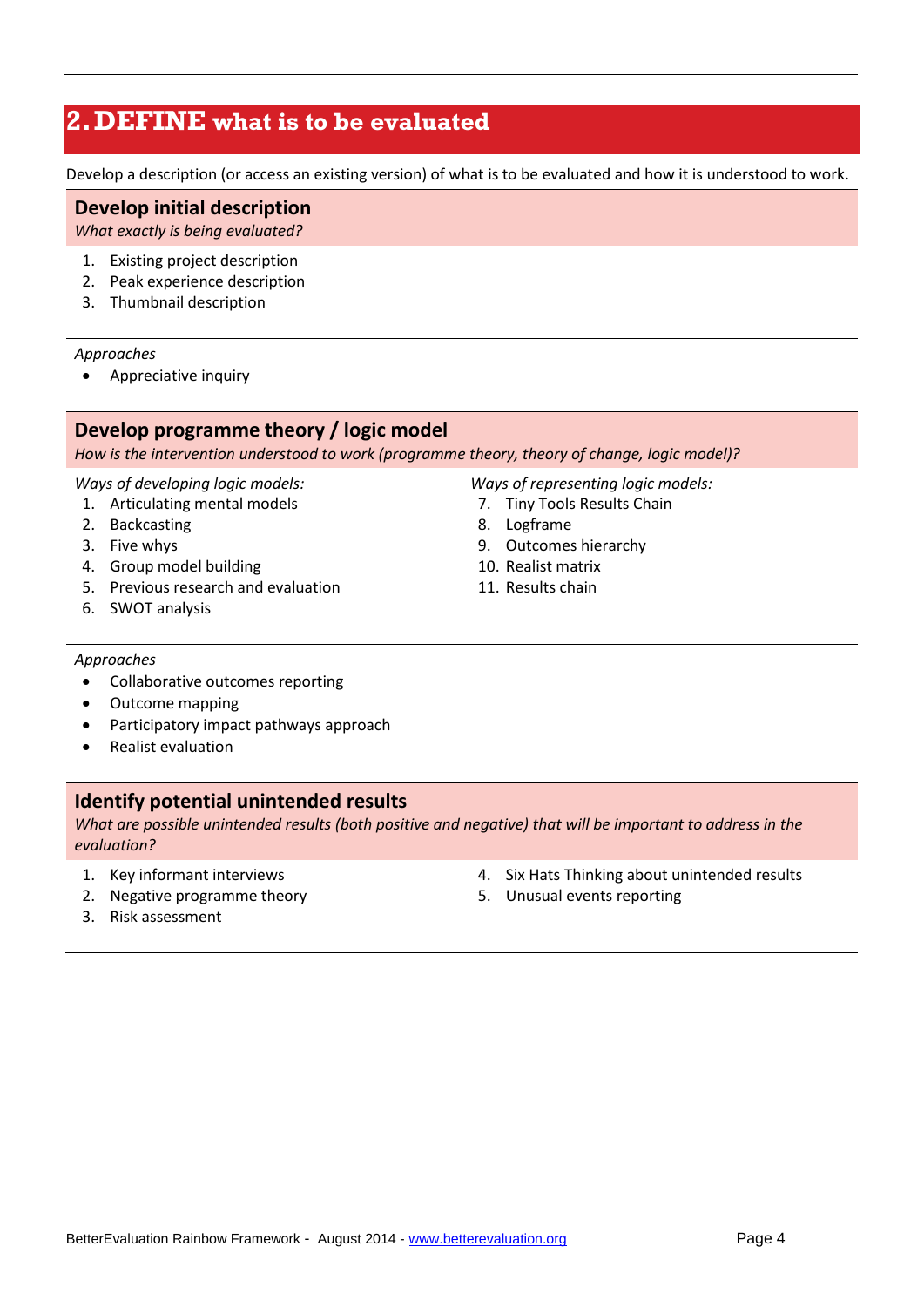# **3. FRAME the boundaries of an evaluation**

Set the parameters of the evaluation –its purposes, key evaluation questions and the criteria and standards to be used.

# **Identify primary intended users**

*Who are the primary intended users of this evaluation?*

*(This task has resources only)*

# **Decide purpose**

*What are the primary purposes and intended uses of the evaluation?* 

# *Using findings:*

- 1. Contribute to broader evidence base
- 2. Inform decision making aimed at improvement (formative)
- 3. Inform decision making aimed at selection, continuation or termination (summative)
- 4. Lobby and advocate

# **Specify the key evaluation questions**

*What are the high level questions the evaluation will seek to answer? How can these be developed?*

*(This task has resources only)*

# **Determine what 'success' looks like**

*What should be the criteria and standards for judging performance? Whose criteria and standards matter? What process should be used to develop agreement about these?*

## *Formal statements of values:*

- 1. Sustainable development goals
- 2. OECD-DAC Criteria
- 3. Millennium Development Goals (MDGs)
- 4. Standards, evaluative criteria and benchmarks
- 5. Stated goals and objectives

# *Articulate and document tacit values:*

- 6. Hierarchical card sorting
- 7. Open space technology
- 8. Photovoice
- 9. Rich pictures
- 10. Stories of change
- 11. Values clarification interviews
- 12. Values clarification public opinion questionnaires

# 6. Ensure accountability

*Using process:*

7. Ensure diverse perspectives are included, especially those with little voice

5. Build trust and legitimacy across stakeholders

## *Negotiate between different values:*

- 13. Concept mapping
- 14. Delphi study
- 15. Dotmocracy
- 16. Open space technology
- 17. Public consultations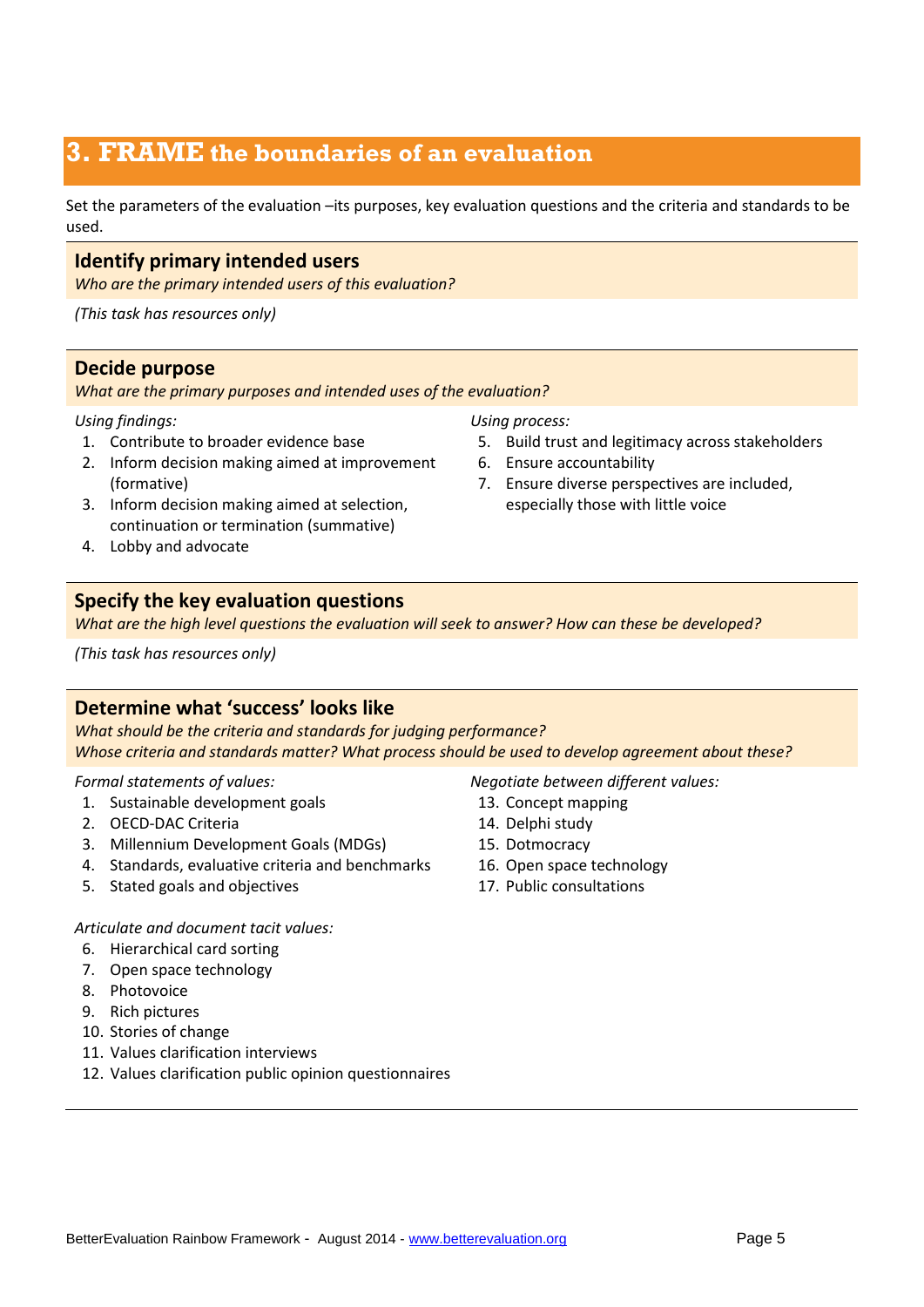#### *Approaches*

- Critical system heuristics
- Participatory evaluation

# **4.DESCRIBE activities, outcomes, impacts and context**

Collect and retrieve data to answer descriptive questions about the activities of the project/programme/policy, the various results it has had, and the context in which it has been implemented.

# **Sample**

*What sampling strategies will you use for collecting data?*

#### *Probability:*

- 1. Multi-stage
- 2. Sequential
- 3. Simple random
- 4. Stratified random

## *Convenience:*

- 5. Convenience
- 6. Volunteer

## *Purposive (or Purposeful):*

- 7. Confirming and disconfirming
- 8. Criterion
- 9. Critical case
- 10. Homogenous
- 11. Intensity
- 12. Maximum variation
- 13. Outlier
- 14. Snowball
- 15. Theory-based
- 16. Typical case

# **Use measures, indicators or metrics**

*What measures or indicators will be used?* 

*Are there existing ones that should be used or will you need to develop new measures and indicators?*

*(This task has resources only)*

# **Collect and/ or retrieve data**

*How will you collect and/or retrieve data about activities, results, context and other factors?*

## *Information from individuals:*

- 1. Deliberative opinion polls
- 2. Diaries
- 3. Goal attainment scales
- 4. Interviews with individuals:
	- Convergent
	- In-depth
	- Key informant
- 5. Hierarchical card sorting
- 6. Keypad technology
- 7. Questionnaires (or surveys):
	- Email
		- Face-to-face
		- Internet
		- Mail
		- Mobile phone (see Mobile Data Collection)
		- Telephone
- 8. Mobile data collection
- 9. Photolanguage

*Information from groups:*

- 17. After action review
- 18. Brainstorming
- 19. Card visualization
- 20. Concept mapping
- 21. Delphi study
- 23. Fishbowl technique
- 24. Interviews with groups
- 
- 
- 
- Decisional)
- 28. Q-methodology
- 29. SWOT analysis (Strengths, Weaknesses, Opportunities, Threats)
- 30. World cafe
- 31. Writeshop
- - 22. Dotmocracy
		- - Focus groups discussion
		- 25. Future search conference
		- 26. Mural
	- 27. ORID (Objective, Reflective, Interpretive,
	- -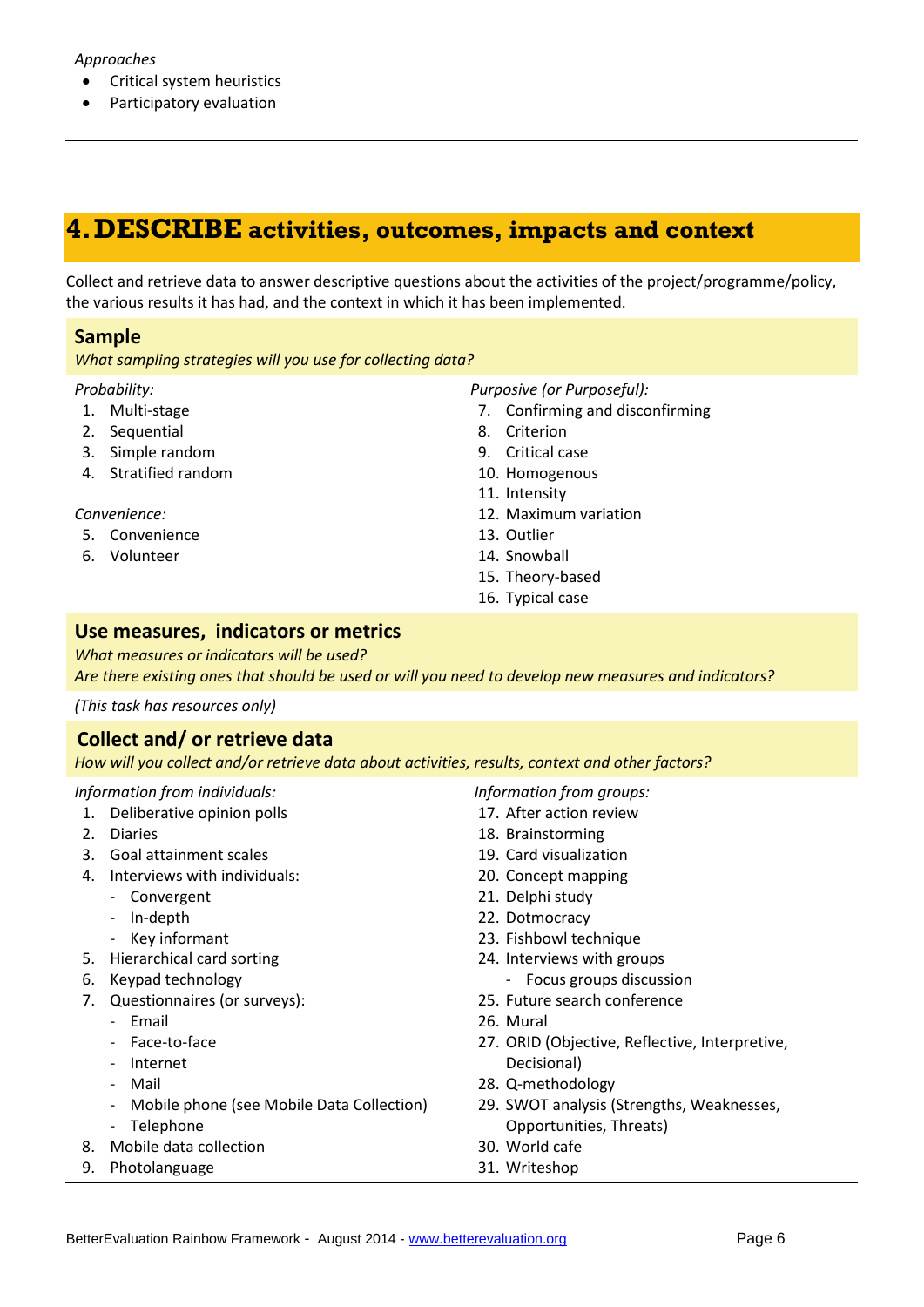- 10. Photovoice
- 11. Polling Booth
- 12. Postcards
- 13. Projective techniques
- 14. Seasonal calendars
- 15. Sketch mapping
- 16. Stories

# *Observation:*

- 32. Field trips
- 33. Non-participant observation
- 34. Participant observation
- 35. Photography/video recording
- 36. Transect

- *Physical:*
- 37. *Biophysical*
- 38. *Geographical*
- *Existing documents and data:*
- 39. *Big data*
- 40. *Logs and diaries*
- 41. *Official statistics*
- 42. *Previous evaluations and research*
- 43. *Project records*
- 44. *Reputational monitoring dashboard*

# **Manage Data**

*How will you organise and store data and ensure its quality?*

- 1. Consistent data collection and recording
- 2. Data backup
- 3. Data cleaning
- 4. Effective data transfer
- 5. Secure data storage
- 6. Archive data for future use

# **Combine qualitative and quantitative data**

*How will you combine qualitative and quantitative data?*

# *When data are gathered:*

- 1. Parallel data gathering
- 2. Sequential data gathering

*When data are combined:*

- 3. Component design
- 4. Integrated design

# **Analyse data**

*How will you investigate patterns in numeric or textual data?* 

# *Numeric analysis:*

- 1. Correlation
- 2. Cross-tabulations
- 3. Data mining
- 4. Exploratory techniques
- 5. Frequency tables
- 6. Measures of central tendency
- 7. Measures of dispersion
- 8. Multivariate descriptive
- 9. Non-parametric inferential
- 10. Parametric inferential
- 11. Summary statistics
- 12. Time series analysis

## *Textual analysis*

- 13. Content analysis
- 14. Framework matrices
- 15. Thematic coding
- 16. Timeline and time-ordered matrices
- *Purpose of combining data:* 5. Enriching
	-
	- 6. Examining
	- 7. Explaining
	- 8. Triangulation (confirming; rejecting)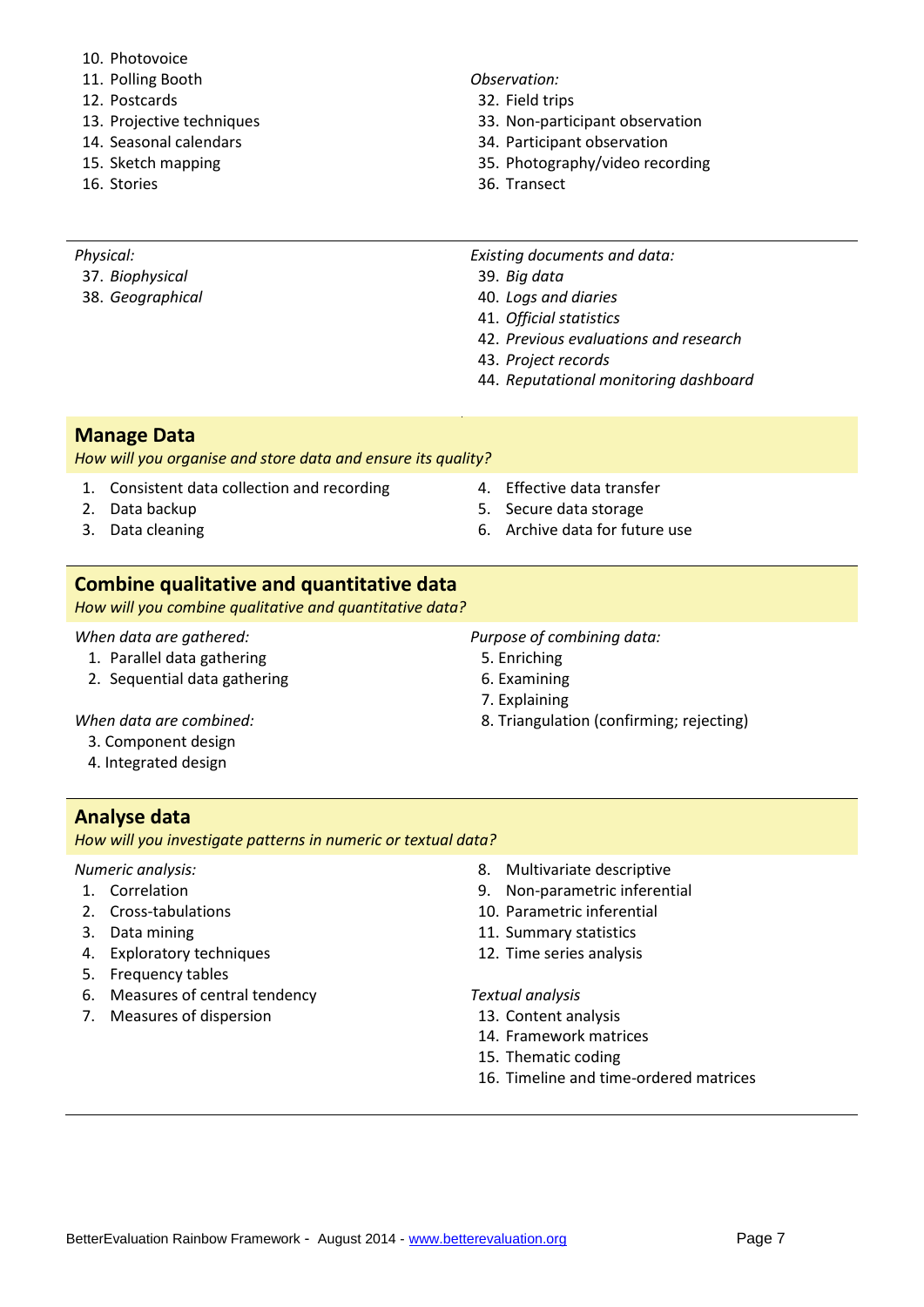# **Visualise data**

## *How will you display data visually?*

*See relationships among data points:*

- 1. Scatterplot
- 2. Matrix chart
- 3. Network diagram

## *Compare a set of values:*

- 4. Bar chart
- 5. Block histogram
- 6. Bubble chart

# *Track rises and falls over time:*

- 7. Line graph
- 8. Stacked graph

*See the parts of a whole:*

- 9. Icon array
- 10. Pie chart
- 11. Treemap

# *Analyse text:*

- 12. Phrase net
- 13. Word cloud
- 14. Word tree

# *See the world:*

- 15. Demographic mapping
- 16. Geotagging
- 17. GIS mapping
- 18. Interactive mapping
- 19. Social mapping

# **5.UNDERSTAND CAUSES of outcomes and impacts**

Collect and analyse data to answer causal questions about what has produced outcomes and impacts that have been observed.

# **Check the results support causal attribution**

*How will you assess whether the results are consistent with the theory that the intervention produced them?*

# *Gathering additional data:*

1. Key informants attribution

- 2. Modus operandi
- *3.* Process tracing

#### *Analysis:*

- 4. Check dose-response patterns
- 5. Check intermediate outcomes
- 6. Check results match a statistical model
- 7. Check results match expert predictions
- 8. Check timing of outcomes
- 9. Comparative case studies
- 10.Qualitative comparative analysis
- 11.Realist analysis of testable hypotheses

## *Approaches:*

- Contribution analysis
- Collaborative outcomes reporting
- Multiple lines and levels of evidence
- Rapid outcomes assessment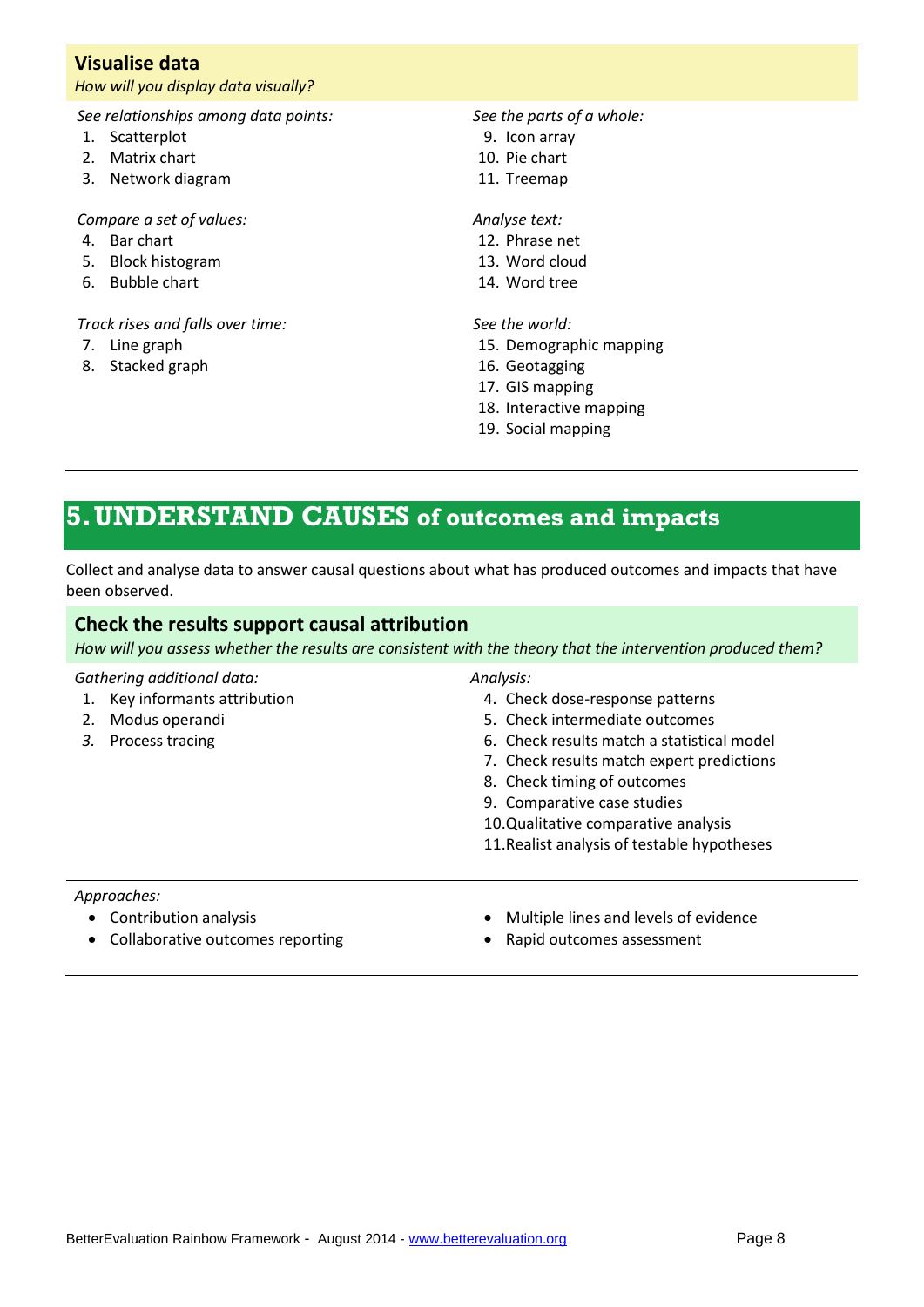# **Compare results to the counterfactual**

*How will you compare the factual with the counterfactual –what would have happened without the intervention?*

#### *Experimental:*

1. Control group

#### *Quasi-experimental:*

- 2. Difference-in-difference
- 3. Instrumental variables
- 4. Judgemental matching
- 5. Matched comparisons
- 6. Propensity scores

#### *Approaches:*

• Randomised Controlled Trials

- 7. Regression discontinuity
- 8. Sequential allocation
- 9. Statistically created counterfactual

#### *Non-experimental:*

- 10. Key informant
- 11. Logically constructed counterfactual

**Investigate possible alternative explanations** *How will you investigate alternative explanations?* 1. Key informant 2. Force field analysis 3. General elimination methodology 4. Process tracing 5. Rapid outcomes assessment 6. Ruling out technical explanations 7. Searching for disconfirming evidence/Following up exceptions 8. Statistically control for extraneous variables

#### *Approaches:*

- Contribution analysis
- Collaborative outcomes reporting
- Multiple lines and levels of evidence
- Rapid outcomes assessment

# **6.SYNTHESISE data from one or more evaluations**

Combine data to form an overall assessment of the merit or worth of the intervention, or to summarise evidence across several evaluations.

| Synthesise data from a single evaluation               |                                  |
|--------------------------------------------------------|----------------------------------|
| How will you synthesise data from a single evaluation? |                                  |
| Processes:                                             | Techniques:                      |
| Consensus conference                                   | 3. Cost benefit analysis         |
| Expert panel<br>2.                                     | 4. Cost effectiveness analysis   |
|                                                        | 5. Cost utility analysis         |
|                                                        | Lessons learnt<br>6.             |
|                                                        | Multi-criteria analysis<br>7.    |
|                                                        | Numeric weighting<br>8.          |
|                                                        | Qualitative weight and sum<br>9. |
|                                                        | 10. Rubrics                      |
|                                                        | 11. Value for money              |
|                                                        |                                  |
| Approaches:                                            |                                  |

Social return on investment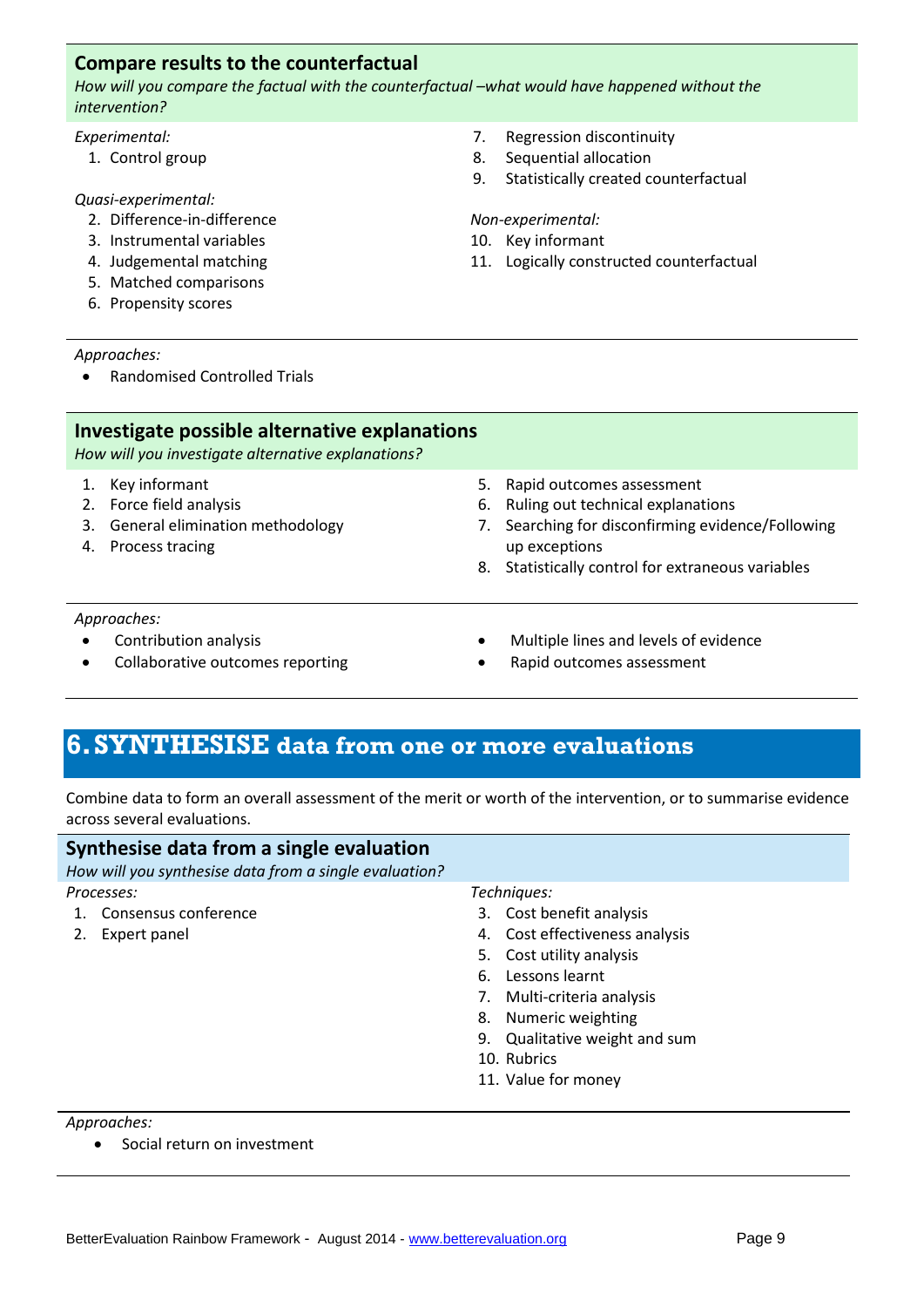# **Synthesise data across evaluations**

*Do you need to synthesise data across evaluations? If so, how should this be done?*

- 1. Best evidence synthesis
- 2. Lessons learnt
- 3. Meta-analysis
- 4. Meta-ethnography
- 5. Rapid evidence assessment

# **Generalise findings**

*How can the findings from this evaluation be generalised to the future, to other sites and to other programmes?*

- 1. Analytic generalisation
- 2. Statistical generalisation

#### *Approaches:*

- Positive deviance
- Horizontal evaluation

# **7.REPORT AND SUPPORT USE of findings**

Develop and present findings in ways that are useful for the intended users of the evaluation, and support them to make use of them.

# **Identify reporting requirements**

*What timeframe and format is required for reporting?*

- 1. Communication plan
- 2. Reporting needs analysis

# **Develop reporting media**

*What types of reporting formats will be appropriate for the intended users?*

## *Written:*

- 1. Aide memoire
- 2. Executive summaries
- 3. Final reports
- 4. Interim reports
- 5. Memos and Email
- 6. News media communications
- 7. Newsletters, bulletins, briefs and brochures
- 8. Postcards
- 9. Website communications

## *Presentation events:*

- 10. Conference
- 11. Feedback workshops
- 12. Teleconference
- 13. Verbal briefings
- 14. Videoconference
- 15. Web-conference
- *Presentation materials:*
- 16. Flip charts
- 17. Displays and exhibits
- 18. Posters
- 19. Power-point
- 20. Video

# *Creative:*

- 21. Cartoons
- 22. Photographic reporting
- 23. Poetry
- 24. Reporting in pictures
- 25. Theatre

#### *Graphic Design:*

- 25. Arrangement
- 26. Color
- 27. Images
- 28. Type
- 6. Realist synthesis
- 7. Systematic review
- 8. Textual narrative synthesis
- 9. Vote counting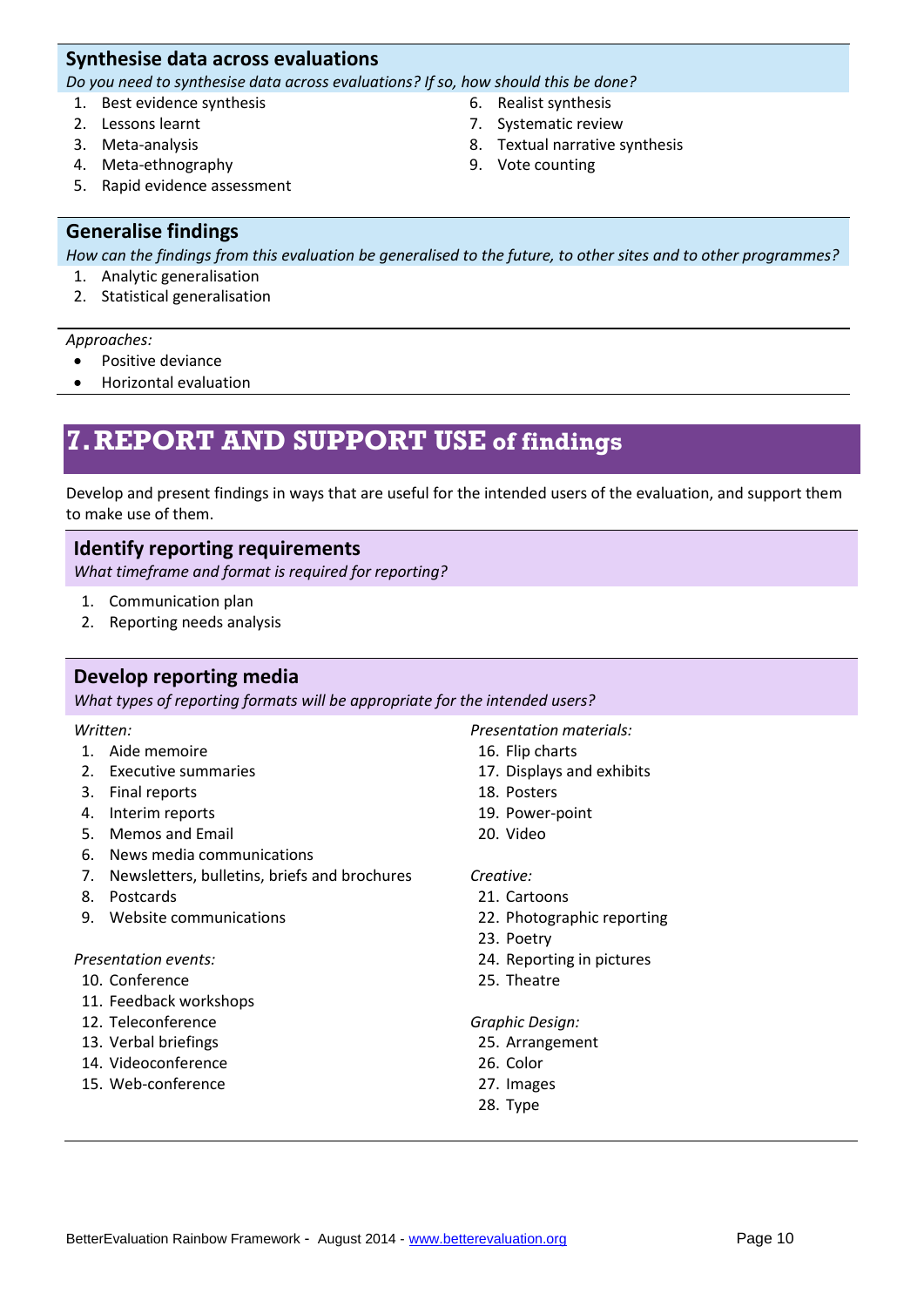# **Ensure accessibility**

*How can the report be easy to access and use for different users?*

# *General accessibility:*

- 1. Applied graphic design principles
- 2. Descriptive chart titles
- 3. Eliminate chartjunk
- 4. Emphasis techniques
- 5. Headings as summary statements
- 6. One-Three-Twenty-Five (1:3:25) principle
- 7. Plain language

# **Develop recommendations**

*Will the evaluation include recommendations? How will these be developed and by whom?*

- 1. Beneficiary exchange
- 2. Chat rooms
- 3. Electronic democracy
- 4. External review

# **Support use**

*In addition to engaging intended users in the evaluation process, how will you support the use of evaluation findings?*

- 1. Annual reviews
- 2. Conference co-presentations
- 3. Data use calendar

4. Policy briefings

8. World cafe

- 5. Recommendations tracking
- 6. Social learning
- *Specific accessibility barriers:*
- 8. Colour blind audience

5. Group critical reflection 6. Individual critical reflection

7. Participatory recommendation screening

9. Low vision and blind audience